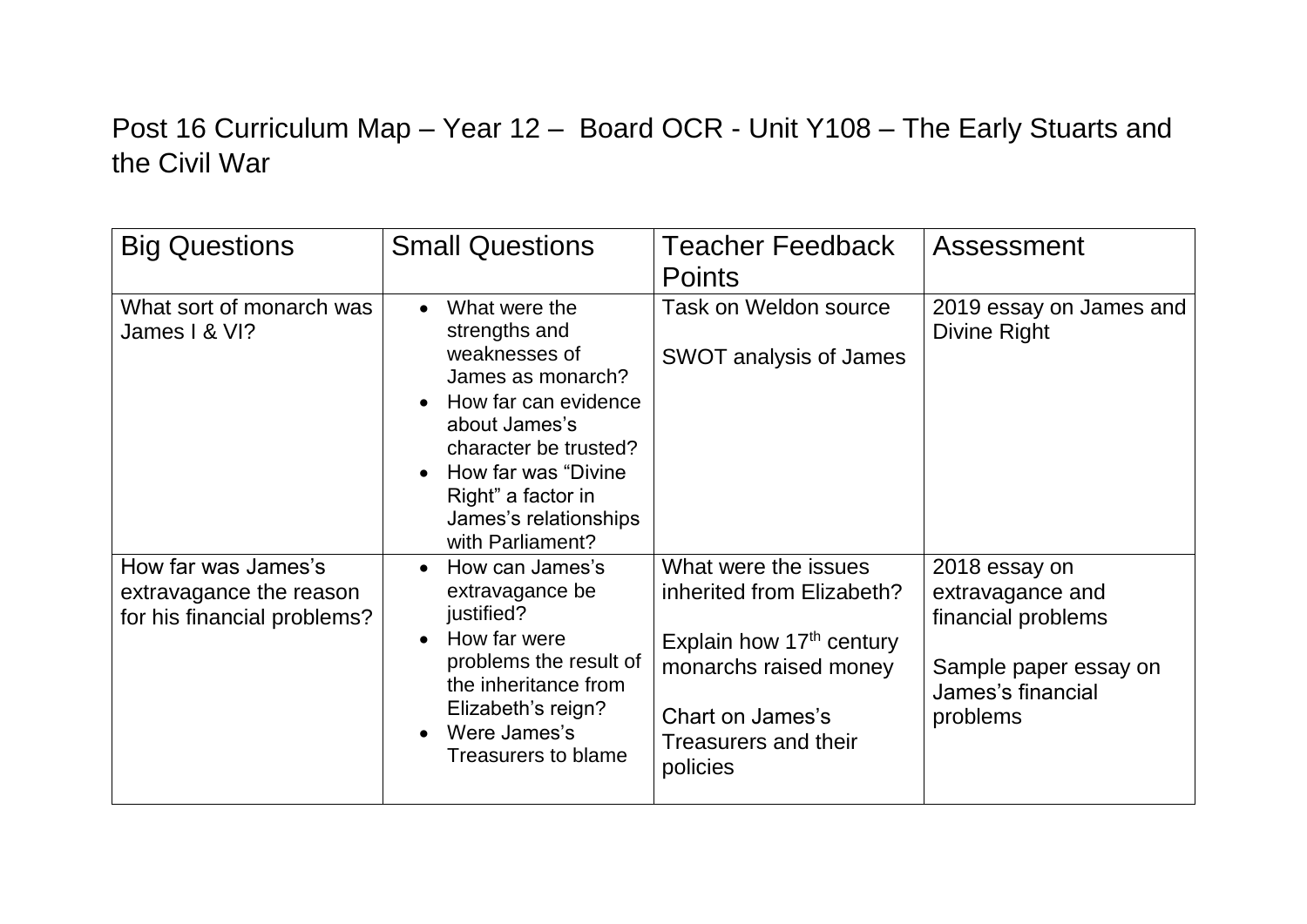|                                                  | for the financial<br>problems?<br>Why was the Great<br>$\bullet$<br>Contract not<br>successful?<br>How far were<br>$\bullet$<br>financial problems the<br>cause of James's<br>issues with<br>Parliament?                                                                                                                                                                                  | Summary of why Great<br><b>Contract failed</b><br>Follow up to D9 activity on<br>finance                                                                                          |  |
|--------------------------------------------------|-------------------------------------------------------------------------------------------------------------------------------------------------------------------------------------------------------------------------------------------------------------------------------------------------------------------------------------------------------------------------------------------|-----------------------------------------------------------------------------------------------------------------------------------------------------------------------------------|--|
| How far was James's<br>foreign policy a success? | Why did James try to<br>$\bullet$<br>pursue a policy of<br>peace?<br><b>How did Parliament</b><br>react to peace with<br>Spain in 1604?<br>Why did the outbreak<br>of the 30 Years War<br>put pressure on this<br>policy?<br>Why was the Spanish<br>Match a controversial<br>policy?<br>How far did Foreign<br>$\bullet$<br>Policy determine<br>events in Parliament<br>in 1621 and 1624? | Summarise the issues<br>facing James at the<br>beginning of his reign<br>What options did James<br>have from 1618 onwards,<br>and what were the<br>advantages /<br>disadvantages? |  |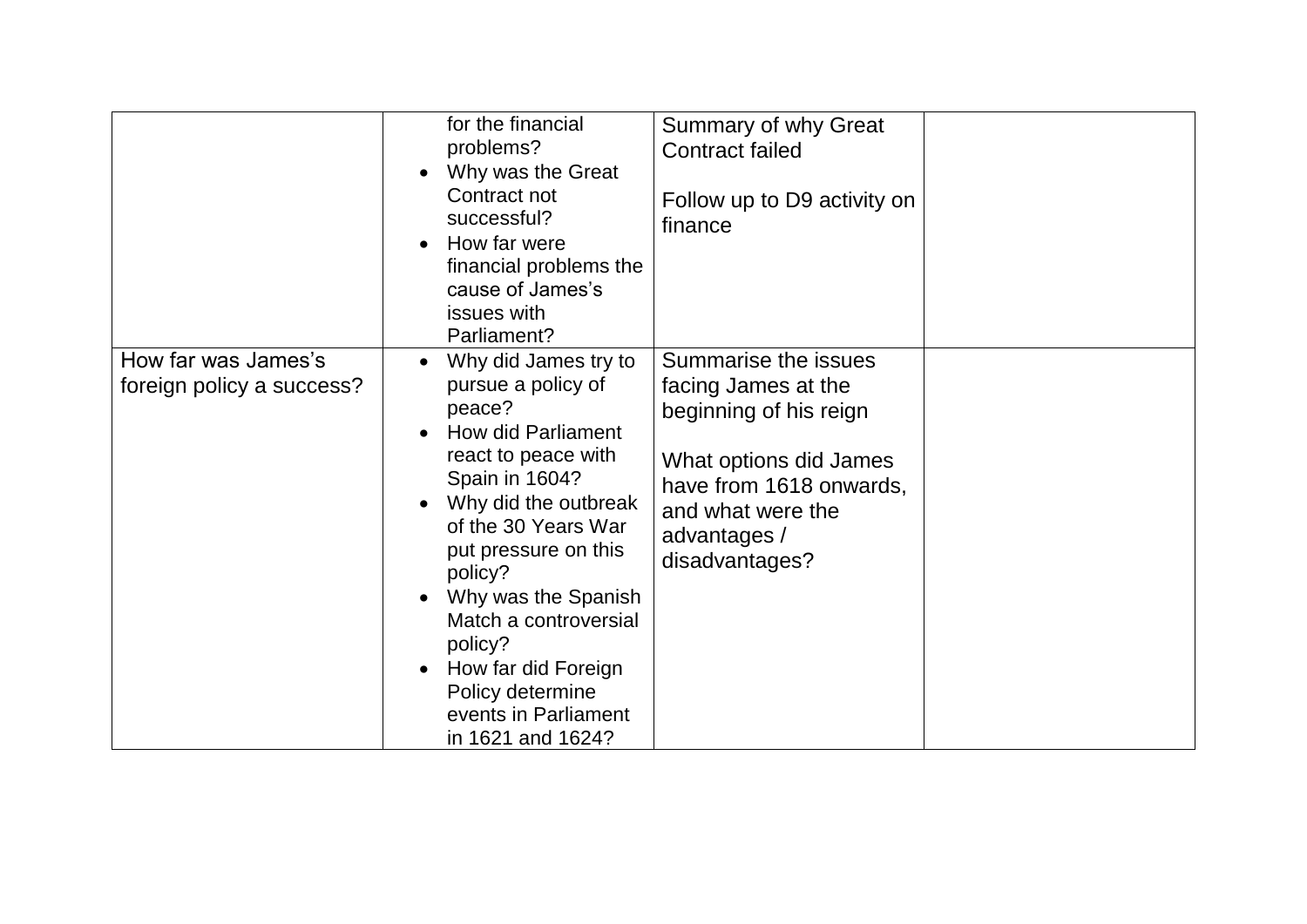| How far were the<br>Catholics a threat to<br>James?      | Why did some<br>$\bullet$<br>Catholics turn to<br>terrorism?<br>What were the<br>consequences of the<br><b>Gunpowder Plot?</b><br>How successful was<br>James's approach to<br>Catholics?                                                                                                   | Summarise the key<br>beliefs of Catholics,<br>Puritans and "Anglicans"<br>Summarise the causes<br>and consequences of the<br><b>GP</b><br>Was James successful in<br>dealing with Catholics?                                  | 2017 AS question on<br>whether policy towards<br>Catholics was a success<br>2016 AS question on<br>whether religious divisions<br>increased under James<br>2018 AS essay how<br>successful was James at<br>dealing with religion |
|----------------------------------------------------------|---------------------------------------------------------------------------------------------------------------------------------------------------------------------------------------------------------------------------------------------------------------------------------------------|-------------------------------------------------------------------------------------------------------------------------------------------------------------------------------------------------------------------------------|----------------------------------------------------------------------------------------------------------------------------------------------------------------------------------------------------------------------------------|
| How successfully did<br>James deal with the<br>Puritans? | How successful was<br>the Hampton<br>Conference?<br>Why did Puritans<br>object to elements of<br>the Church of<br>England?<br>How far had<br>$\bullet$<br>Arminianism<br>developed by the end<br>of James's reign?<br>How successful was<br>$\bullet$<br>James's approach to<br>the church? | Summarise the issues<br>Puritans had with the<br>CofE<br>What different<br>interpretations are there<br>of the events of the HCC?<br>How far was Puritanism<br>responsible for James's<br>problems with later<br>Parliaments? | 2019 essay on James and<br><b>Puritans</b><br>Source question style<br>question on James and<br>religion<br>2016 AS question on<br>whether religious divisions<br>increased under James                                          |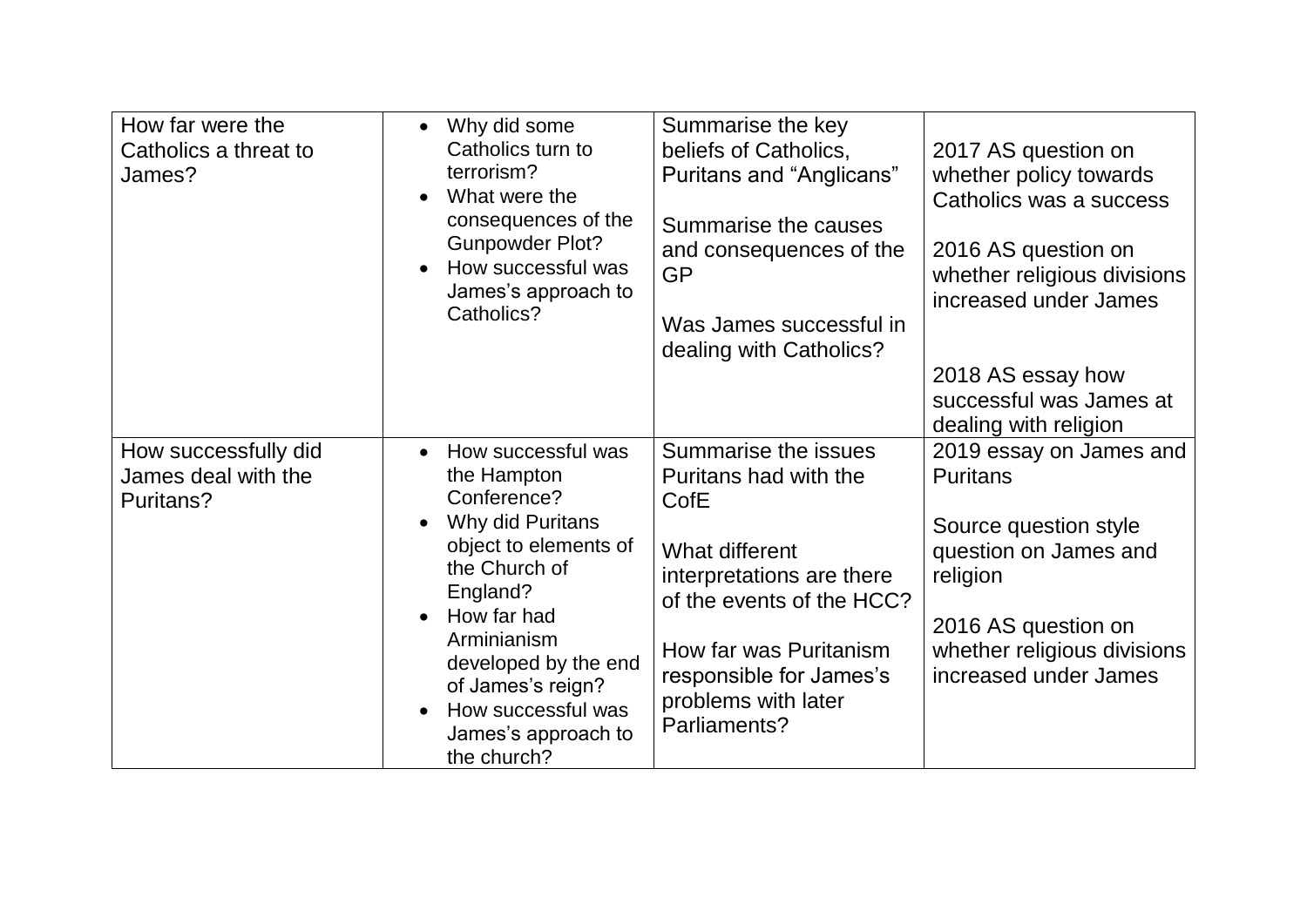| How do all these issues                            | What were the issues<br>in James's first                                                                                                                              | Summarise issues in                                                                                                            | 2017 essay on For Pol                            |
|----------------------------------------------------|-----------------------------------------------------------------------------------------------------------------------------------------------------------------------|--------------------------------------------------------------------------------------------------------------------------------|--------------------------------------------------|
| affect James's                                     | <b>Parliament 1604-10?</b>                                                                                                                                            | James's first parliament                                                                                                       | and Parliament                                   |
| relationships with                                 | How far did the failure                                                                                                                                               |                                                                                                                                |                                                  |
| Parliament?                                        | of Union affect                                                                                                                                                       | How far was the failure of                                                                                                     |                                                  |
|                                                    | relationships with                                                                                                                                                    | Union the key factor in his                                                                                                    |                                                  |
|                                                    | Parliament?                                                                                                                                                           | anger at parliament?                                                                                                           |                                                  |
|                                                    | Why did the Addled<br>$\bullet$                                                                                                                                       | Explain the reasons for                                                                                                        |                                                  |
|                                                    | Parliament of 1614                                                                                                                                                    | the failure of the Saddled                                                                                                     |                                                  |
|                                                    | fail?                                                                                                                                                                 | Parliament?                                                                                                                    |                                                  |
|                                                    | How did issues of                                                                                                                                                     |                                                                                                                                |                                                  |
|                                                    |                                                                                                                                                                       | Summarise the issues                                                                                                           |                                                  |
|                                                    |                                                                                                                                                                       | between James and his                                                                                                          |                                                  |
|                                                    |                                                                                                                                                                       | later Parliaments                                                                                                              |                                                  |
|                                                    |                                                                                                                                                                       |                                                                                                                                |                                                  |
|                                                    |                                                                                                                                                                       | Were the problems with                                                                                                         |                                                  |
|                                                    |                                                                                                                                                                       | parliament the fault of                                                                                                        |                                                  |
|                                                    |                                                                                                                                                                       | James or of Parliament?                                                                                                        |                                                  |
|                                                    |                                                                                                                                                                       |                                                                                                                                |                                                  |
|                                                    |                                                                                                                                                                       |                                                                                                                                |                                                  |
|                                                    |                                                                                                                                                                       |                                                                                                                                |                                                  |
|                                                    |                                                                                                                                                                       |                                                                                                                                |                                                  |
|                                                    |                                                                                                                                                                       |                                                                                                                                |                                                  |
|                                                    | $\bullet$                                                                                                                                                             |                                                                                                                                |                                                  |
|                                                    |                                                                                                                                                                       |                                                                                                                                |                                                  |
|                                                    |                                                                                                                                                                       |                                                                                                                                |                                                  |
| How far did Charles face<br>problems from 1625-29? | foreign policy and<br>finance impact upon<br>the Parliaments of<br>1621 and 1624?<br>Why did Charles's<br>relationships with<br>parliament deteriorate<br>so quickly? | What was the relationship<br>between Parliamentary<br><b>Privilege and Royal</b><br>Prerogative?<br><b>Tasks on Buckingham</b> | Charles problems 1625-<br>29 strain of war essay |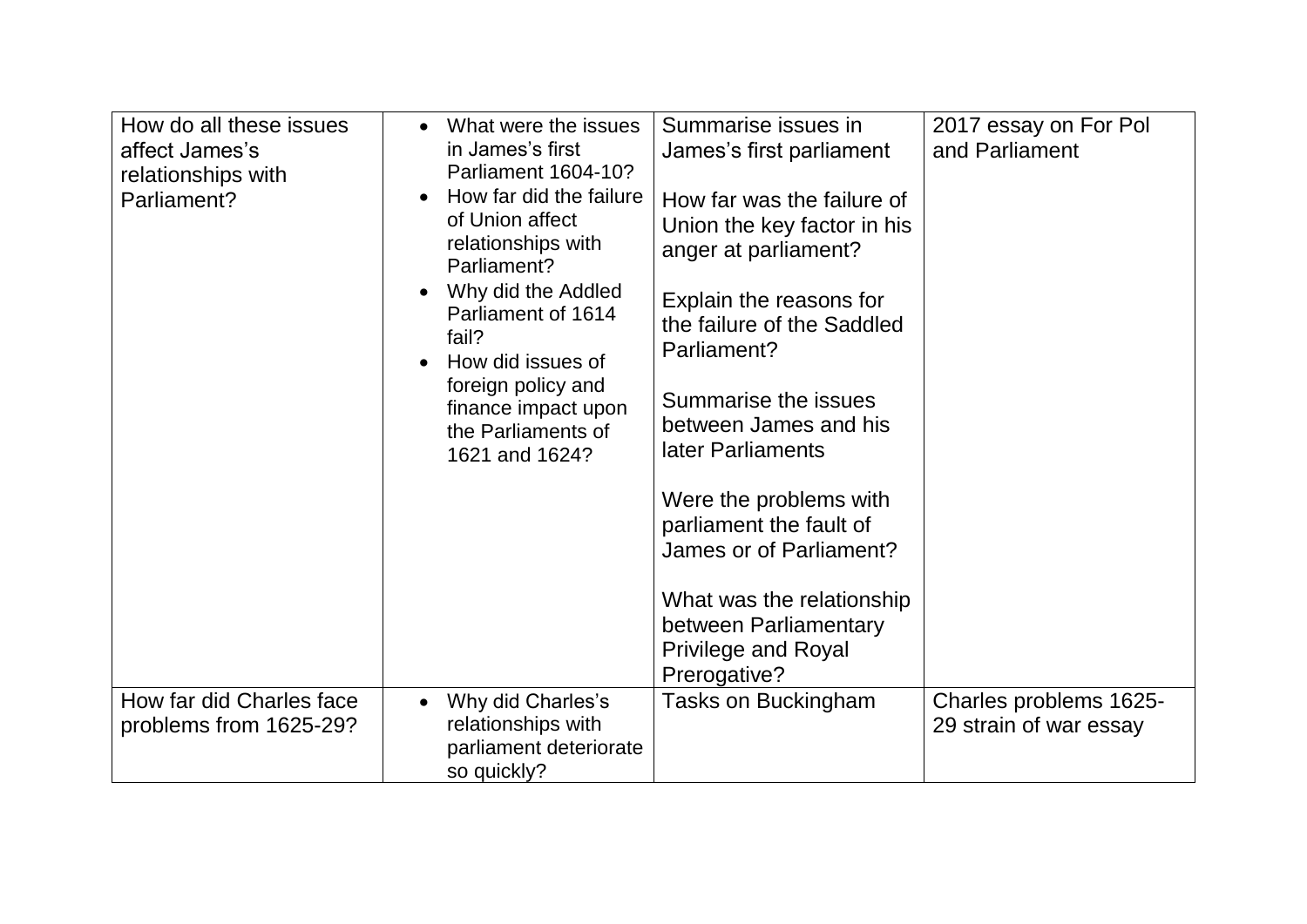|                                                                           | What was the<br>$\bullet$<br>significance of<br>Tonnage and<br>Poundage?<br>Why was<br>$\bullet$<br>Buckingham a<br>controversial figure?                                                                                      | Why did Britain end up at<br>war with both France and<br>Spain?<br>Explain why war went so<br>badly<br>Why was T&P significant?     |                                                                       |
|---------------------------------------------------------------------------|--------------------------------------------------------------------------------------------------------------------------------------------------------------------------------------------------------------------------------|-------------------------------------------------------------------------------------------------------------------------------------|-----------------------------------------------------------------------|
| Why did Charles embark<br>on Personal Rule?                               | What happened in the<br>$\bullet$<br>Parliament of 1628/9?<br>Why was the Petition<br>of Right significant?<br>How far was the<br>$\bullet$<br>beginning of the PR a<br>result of the strain of<br>war?                        | Why did the events of<br>1629 justify Charles<br>adopting Personal Rule?                                                            | 2018 exam question on<br>embarking on Personal<br>Rule                |
| How far were the financial<br>policies of the Personal<br>Rule a success? | How did Charles raise<br>$\bullet$<br>money?<br>What was the<br>significance of fiscal<br>feudalism?<br>Was Ship Money a<br>success?<br>Why did collection of<br>$\bullet$<br>Ship Money break<br>down in the Bishops/<br>War? | Chart of financial policies<br>success / failure<br>Was SM a success or a<br>failure?<br>How have historians<br>disagreed about SM? | Source question style<br>question on Finance and<br>the Personal Rule |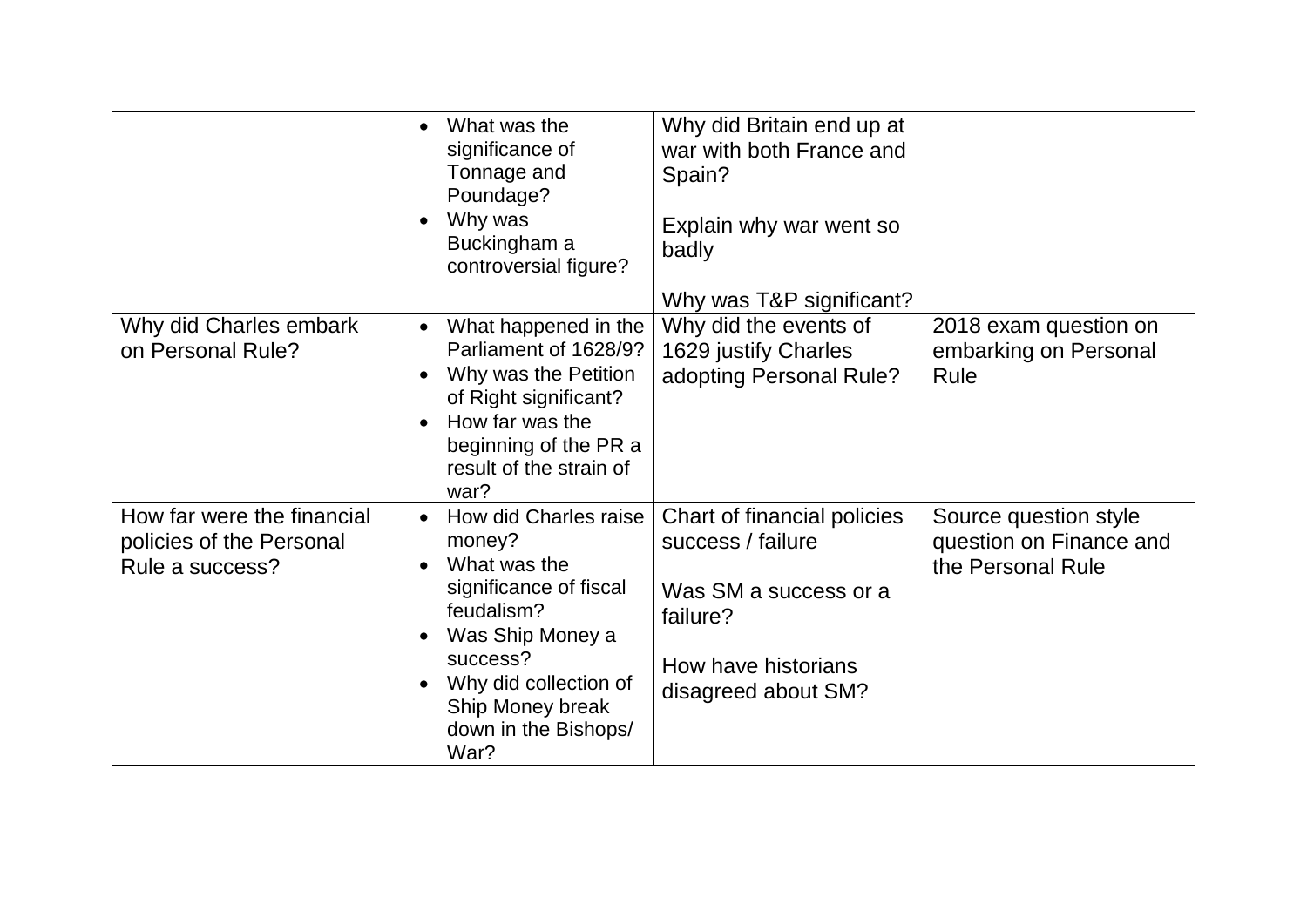|                                                   | Did the financial<br>$\bullet$<br>success of policies<br>outweigh their<br>political drawbacks?                                                                                                                                                                                                   |                                                                                                                                         |                                                                    |
|---------------------------------------------------|---------------------------------------------------------------------------------------------------------------------------------------------------------------------------------------------------------------------------------------------------------------------------------------------------|-----------------------------------------------------------------------------------------------------------------------------------------|--------------------------------------------------------------------|
| Why was the policy of<br>Arminianism significant? | What were the key<br>features of<br>Arminianism?<br>Was it correct to see<br>it as stalking horse for<br>Catholicism?<br>Did Laud create a<br>$\bullet$<br>"Puritan movement"?<br>Why was<br>$\bullet$<br>Arminianism a key<br>factor in the approach<br>of Civil War?                            | Recap key features of<br>Arminianism<br>Role of religion as cause<br>of civil war – significance?                                       |                                                                    |
| Why did the Personal<br>Rule come to an end?      | How far was the<br>failure of the Personal<br>Rule a reaction to the<br>policy of Thorough?<br>How successful were<br><b>Wentworth and Laud</b><br>as royal servants?<br>Why did Charles try<br>to impose the English<br>Prayer Book on<br>Scotland?<br>Why did Charles lose<br>the Bishops' War? | "Two opinions" exercise<br>on personal Rule and<br>follow up<br>Tasks on events in<br>Scotland / why the Scots<br>won the Bishops' Wars | Essay on why the<br>Personal Rule came to an<br>end (sample paper) |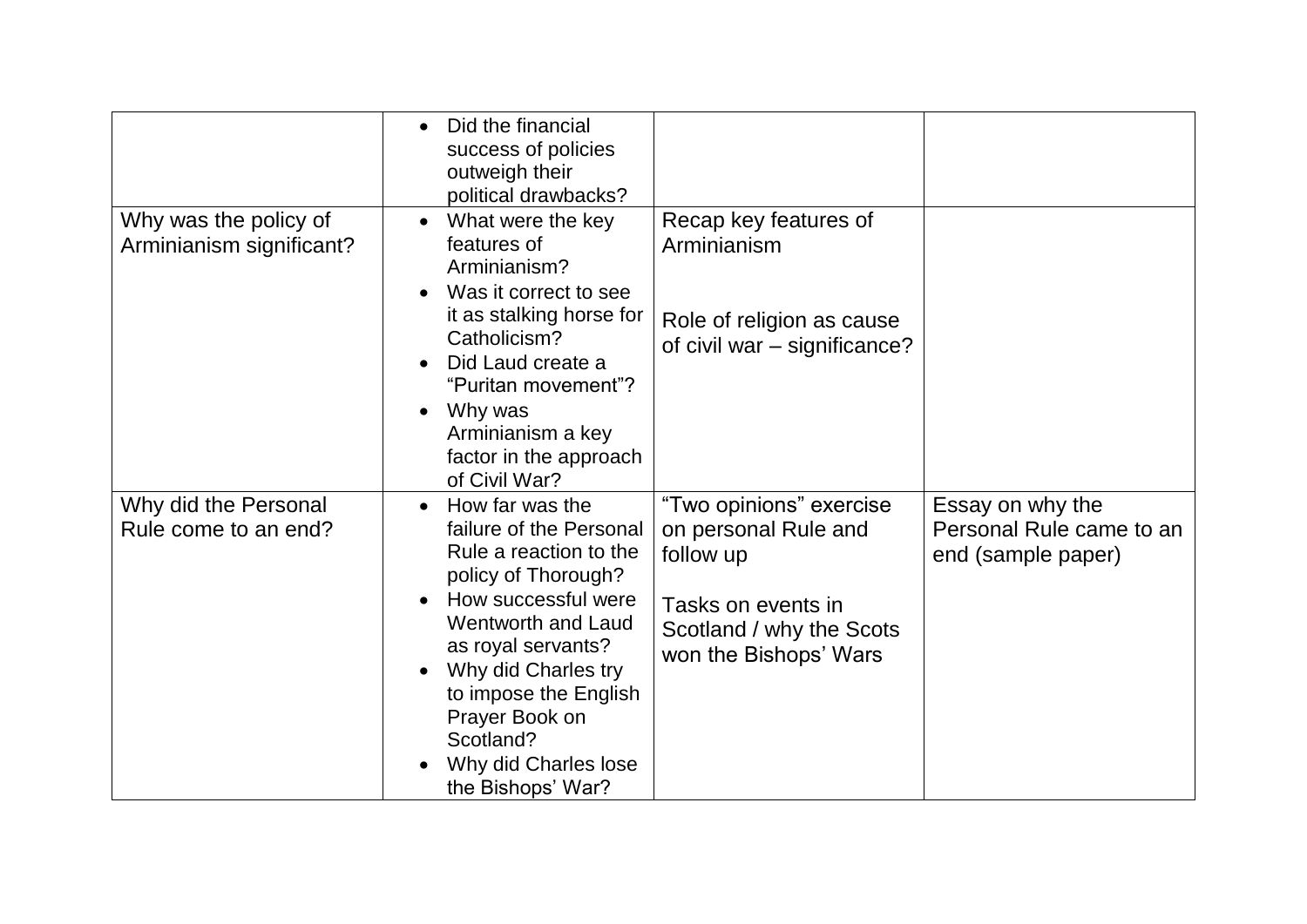|                                                              | Why did Charles have<br>$\bullet$<br>to call a Parliament in<br>1640?                                                                                                                                                                                                                                                                                                |                                                                                                                                                                                                                               |                                                                                                                                                                            |
|--------------------------------------------------------------|----------------------------------------------------------------------------------------------------------------------------------------------------------------------------------------------------------------------------------------------------------------------------------------------------------------------------------------------------------------------|-------------------------------------------------------------------------------------------------------------------------------------------------------------------------------------------------------------------------------|----------------------------------------------------------------------------------------------------------------------------------------------------------------------------|
| Why did support for the<br>King grow between 1640<br>and 42? | Why was there<br>support for ending the<br>policies of Personal<br>Rule?<br>Why did Pym have to<br>resort to an Act of<br>Attainder to get<br>Strafford executed?<br>Was the outbreak of<br>the Civil War the<br>consequence of<br>multiple kingdoms?<br>Why was the Grand<br>Remonstrance<br>significant?<br>Why was the arrest of<br>the 5 members<br>significant? | Tasks on events 1640-42<br>Summary work on causes<br>- follow up to D9 activity<br>Follow up to group<br>exercise on individual<br>motivation for Civil War<br>Watch Flames of War and<br>comment on individual<br>motivation | 2017 essay Charles<br>responsible for outbreak<br>of Civil War?<br>2017 AS essay religion<br>and causes of civil war<br>AS essay 2018, aims of<br><b>Charles opponents</b> |
| Why did Parliament win<br>the Civil War?                     | Why did the King<br>have an advantage at<br>first?<br>Why did he fail to<br>take advantage of<br>this?                                                                                                                                                                                                                                                               | SWOT analysis for King /<br>royalists<br>Strengths / weaknesses<br>of both sides                                                                                                                                              | AS 2016 Essay on why<br>parliament won the Civil<br>War                                                                                                                    |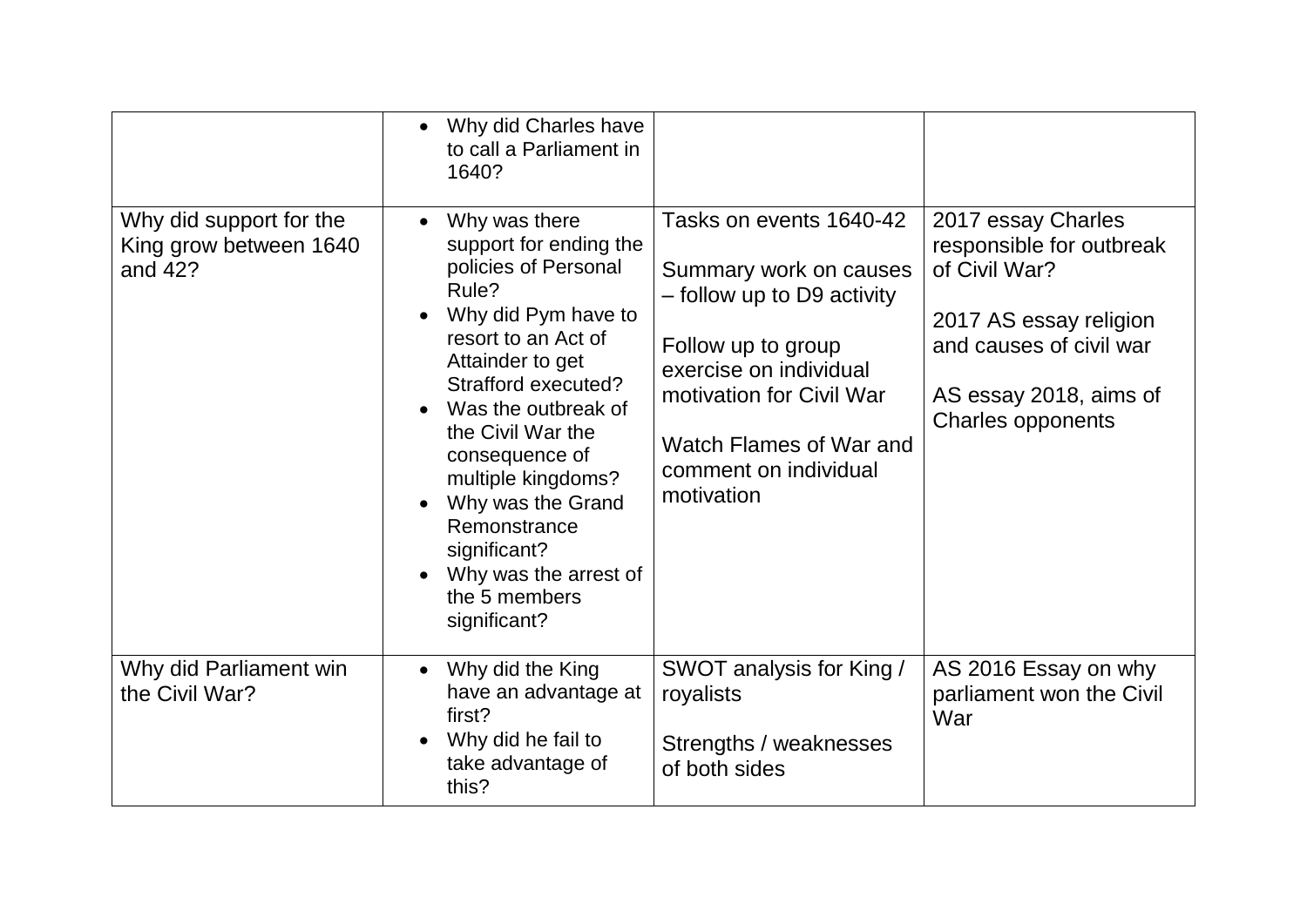|                                                          | Why was there a<br>$\bullet$<br>stalemate 1643/44?<br>What was the<br>significance of the<br>role of the Irish /<br>Scots?<br>Why was the New<br>Model Army created?<br>How far was the<br>$\bullet$<br>creation of the New<br>Model the key factor<br>in Parliament's<br>victory?                                                                                        | Role of NMA / why a<br>turning point                                                                                                      |                                                                    |
|----------------------------------------------------------|---------------------------------------------------------------------------------------------------------------------------------------------------------------------------------------------------------------------------------------------------------------------------------------------------------------------------------------------------------------------------|-------------------------------------------------------------------------------------------------------------------------------------------|--------------------------------------------------------------------|
| Why did it prove<br>impossible to reach a<br>settlement? | <b>What did Parliament</b><br>want?<br>What did the Army<br>$\bullet$<br>want?<br>How far was the King<br>$\bullet$<br>responsible for the<br>failure to reach a<br>settlement?<br>Why was the<br>$\bullet$<br><b>Declaration of Dislike</b><br>significant?<br>How were factions<br>within the New Model<br>significant?<br>What gave the King a<br>better offer $-$ the | Tasks on role of army /<br>scots / parliament / king<br>Comparison of peace<br>proposals<br>Why did Parliament fall<br>out with the Army? | 2017 source question<br>Charles and failure to<br>reach settlement |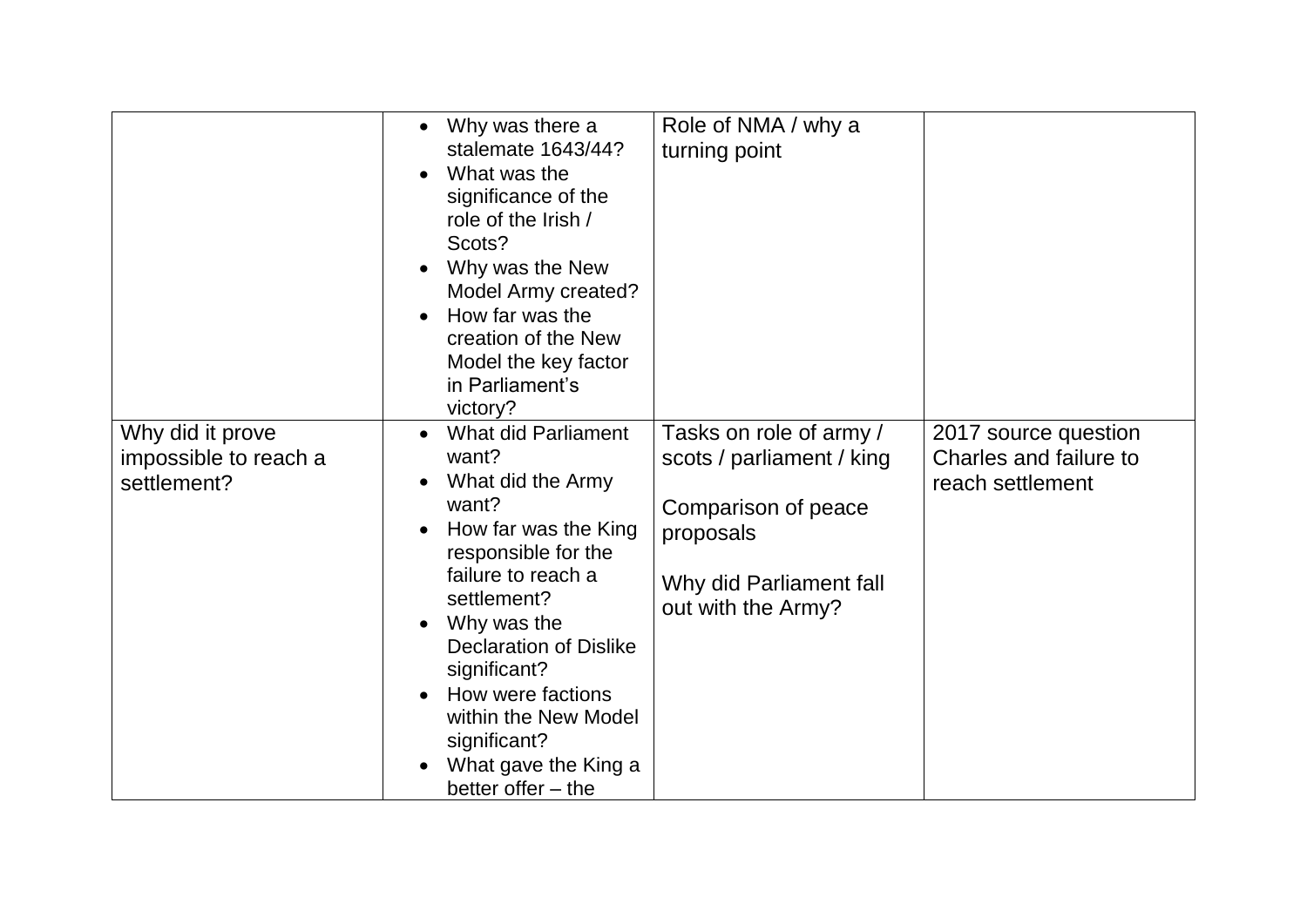|                                                                                                         | <b>Newcastle</b><br>Propositions or the<br>Heads of the<br>Proposals?                                                                                                                                       |                                                                                      |                                                                                     |
|---------------------------------------------------------------------------------------------------------|-------------------------------------------------------------------------------------------------------------------------------------------------------------------------------------------------------------|--------------------------------------------------------------------------------------|-------------------------------------------------------------------------------------|
| Why was the 2 <sup>nd</sup> Civil War<br>significant?                                                   | Why did the new<br>Model crush their<br>opponents in the 2 <sup>nd</sup><br>Civil War?<br>How did the 2 <sup>nd</sup> CW<br>$\bullet$<br>change attitudes<br>towards the King?                              | Events of 2CW<br>Impact of attitude of NMA                                           |                                                                                     |
| Why was the King put on<br>trial and executed?                                                          | Why was Pride's<br>$\bullet$<br>Purge significant?<br>Was there an<br>$\bullet$<br>alternative to<br>executing the King?<br>Was the execution<br>$\bullet$<br>popular?<br>Who "won" the trial?<br>$\bullet$ | Use video clips to analyse<br>trial<br>What alternatives might<br>the Army have had? | 2016 AS source question<br>on trial adapted<br>2017 source question on<br>execution |
| How serious a threat were<br>radical groups to the<br>political, social and<br>religious establishment? | Who were the<br>$\bullet$<br>Levellers, Quakers,<br>Diggers, Ranters, 5 <sup>th</sup><br>Monarchists and<br>Muggletonians?<br>What were their<br>$\bullet$<br>religious and political<br>views?             | Research / presentations<br>on different groups                                      |                                                                                     |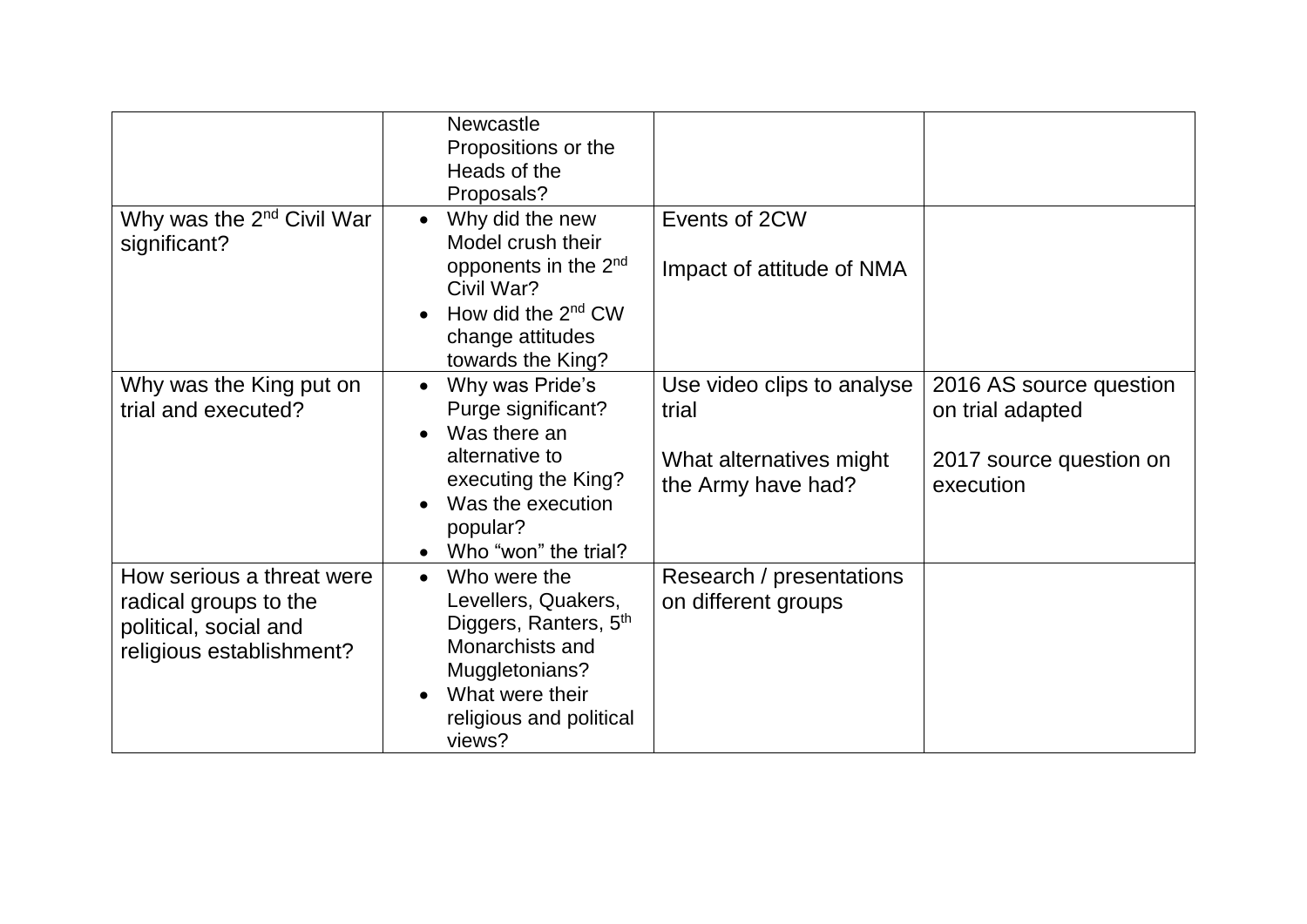|                                                                        | How far did they<br>$\bullet$<br>represent a serious<br>threat?                                                                                                                                                                                               |                                                                                                                                               |                                                 |
|------------------------------------------------------------------------|---------------------------------------------------------------------------------------------------------------------------------------------------------------------------------------------------------------------------------------------------------------|-----------------------------------------------------------------------------------------------------------------------------------------------|-------------------------------------------------|
| What did Cromwell do in<br>Ireland?                                    | What happened at<br>$\bullet$<br>Drogheda and<br>Wexford?<br>How far can the<br>sources be relied<br>upon?                                                                                                                                                    | Source analysis of events<br>at Drogheda                                                                                                      |                                                 |
| Why was the Rump<br>parliament a failure?                              | What did the Rump<br>$\bullet$<br>achieve?<br>How did the Rump<br>$\bullet$<br>defeat its enemies?<br>Why did the Rump<br>make little progress<br>on reform?<br>Why did the Army<br>lose patience with the<br>Rump?<br>Why did Cromwell<br>dissolve the Rump? | Chart on enemies of the<br>Rump<br>Summary of<br>achievements/failures<br>Questions on end of<br>Rump / debate about<br>Cromwell's motivation | 2019 source question on<br>the Rump / Barebones |
| Why did Cromwell dismiss<br>the Rump and replace it<br>with Barebones? | What impression is<br>$\bullet$<br>given by the term<br>"Barebones<br>Parliament" and why?<br><b>What did Barebones</b><br>achieve?<br>Why did it dissolve<br>itself?                                                                                         | Summary on nature of BP<br>Debate about why BP<br>comes to an end                                                                             | 2019 source question on<br>the Rump / Barebones |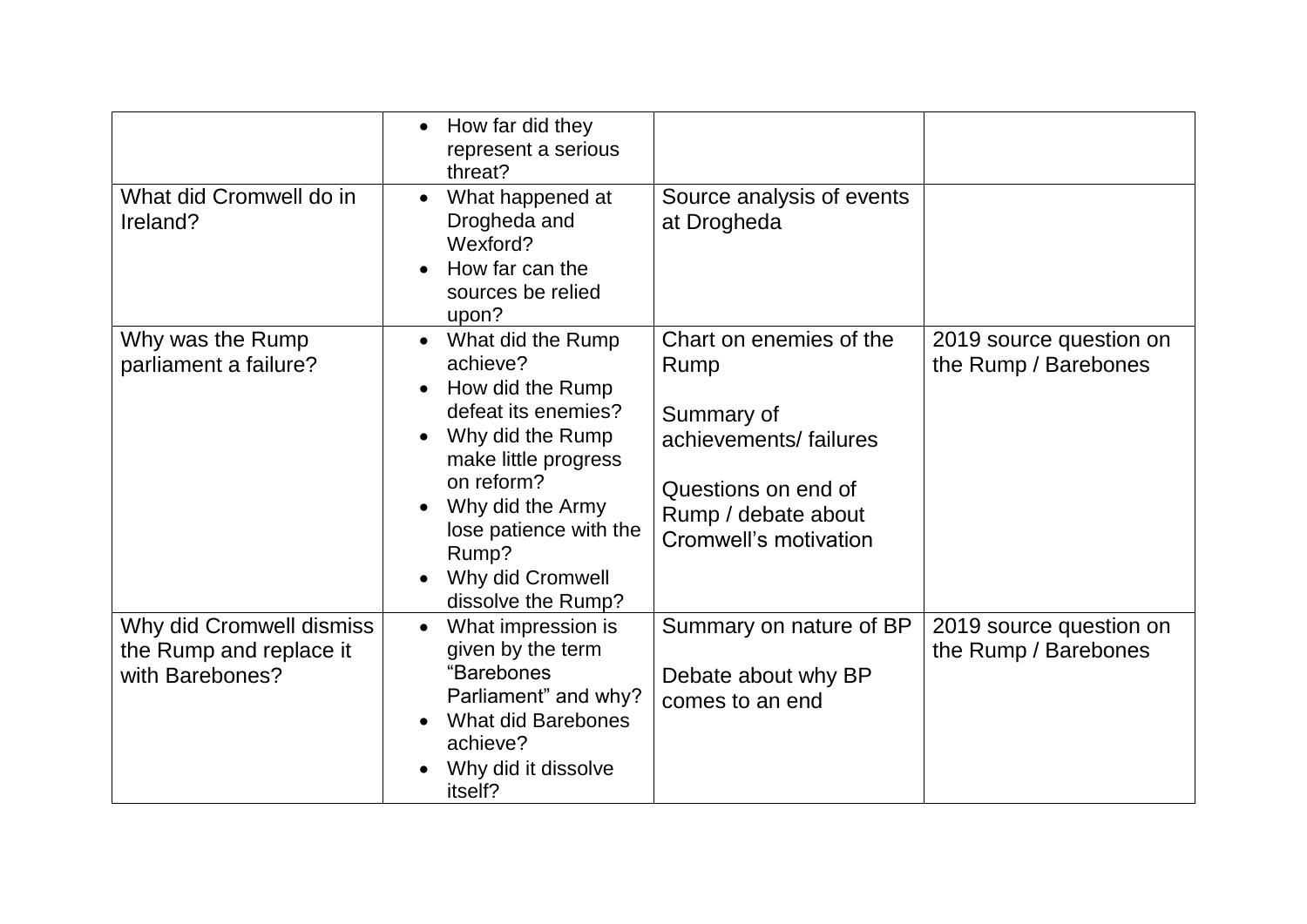| What was the significance<br>of the Instrument of<br>Government? | What was the role of<br>Cromwell?<br>How were the<br>$\bullet$<br>ordinances passed in<br>1654 significant?<br>Did Cromwell fail to<br>$\bullet$<br>manage his<br>Parliaments?                                                                        | Was Cromwell no better<br>at handling Parliament<br>than Charles I?<br>Was Cromwell just out for<br>power?  | Source question from<br>sample paper       |
|------------------------------------------------------------------|-------------------------------------------------------------------------------------------------------------------------------------------------------------------------------------------------------------------------------------------------------|-------------------------------------------------------------------------------------------------------------|--------------------------------------------|
| Why were the Major<br>Generals unpopular?                        | How far was Royalist<br>$\bullet$<br>conspiracy a serious<br>threat?<br>Did the MGs attempt<br>$\bullet$<br>to impose "Puritan"<br>rule?<br>How far were<br>elections to the 2 <sup>nd</sup><br>Protectorate<br>parliament a rejection<br>of the MGs? | Summary of actions of<br><b>MGs</b><br>Nature of 2 <sup>nd</sup> Port Parl                                  | 2018 AS source question<br>on MGs, adapted |
| Why did Cromwell reject<br>the offer of the Crown?               | Why was Cromwell<br>offered the crown?<br>How was Nayler's<br>$\bullet$<br>Case significant?<br>How significant was<br>opposition from within<br>the Army?<br>What was the "sin of<br>Achan"?                                                         | Summary of events of 2 <sup>nd</sup><br><b>PP</b><br>Who was James Nayler<br>and why was he<br>significant? | 2018 source question                       |